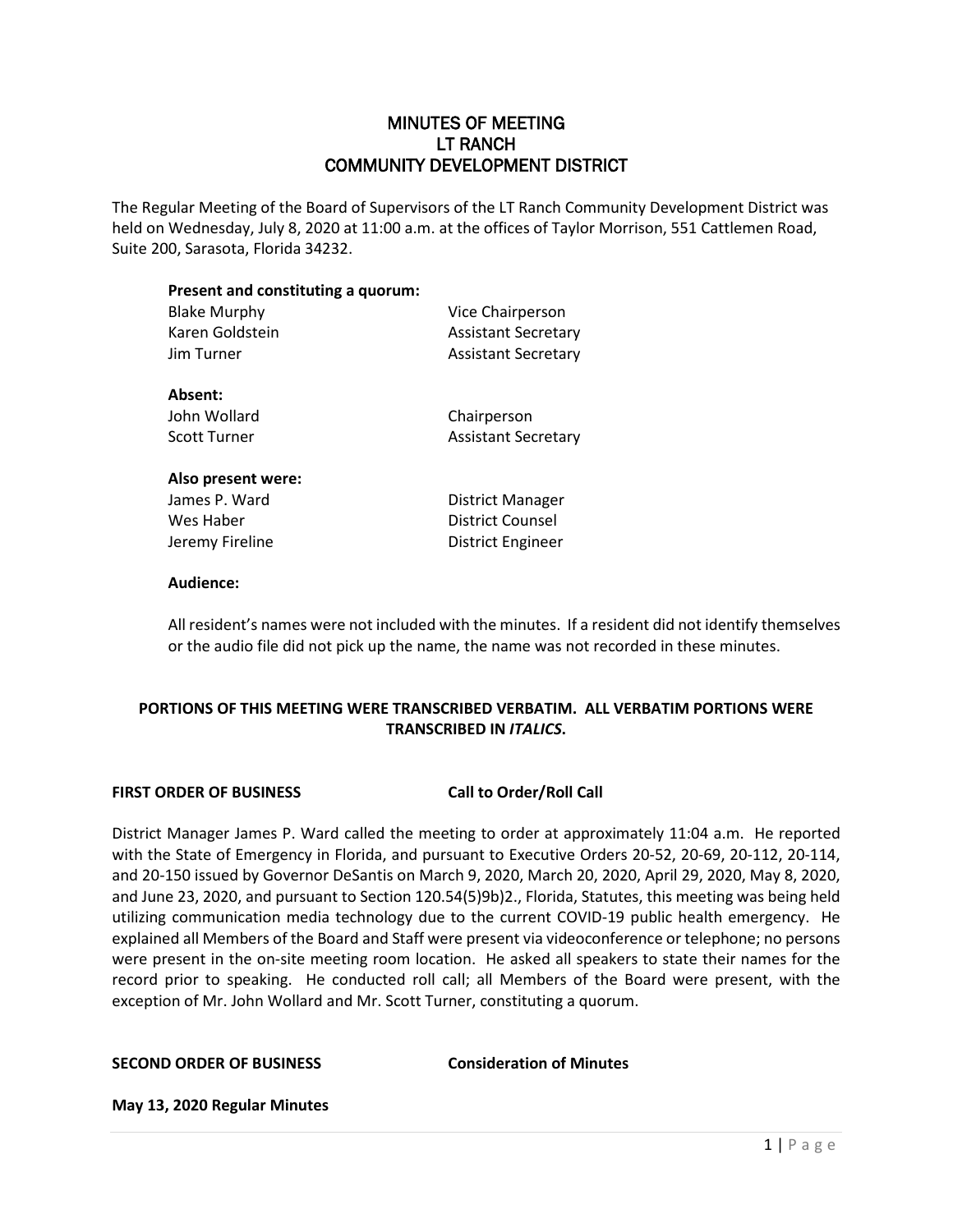Mr. Ward asked if there were any additions, corrections, or deletions for the May 13, 2020 Regular Minutes. Hearing none, he called for a motion.

> **On MOTION made by Ms. Karen Goldstein, seconded by Mr. Blake Murphy, and with all in favor, the May 13, 2020 Regular Minutes were approved.**

## **THIRD ORDER OF BUSINESS Consideration of Proposals**

## **Consideration of proposals for providing Audit Services to the District for Fiscal Years 2021-2025**

*Mr. Ward: The next item on the Agenda is to consider Audit Proposals for the District for the Fiscal Years ending on 09/30/2020 through 09/30/2025. What we did is solicit Requests for Proposals from a number of auditing firms, a copy of which were provided in your Agenda Package. They were Berger, Toombs, Elam, Gaines & Frank, Dufresne & Associates, Grau, Keefe, McCullough & Company, McDirmit, Carr Riggs & Ingram. We received two proposals: one from Grau & Associates and the second from Berger, Toombs, Elam & Frank. The way the audit proposals are set up, there is a process that the Board utilizes that you rank those by both the mandatory elements, technical qualifications, and the price of each of them. I took the liberty of filling in the mandatory technical elements and the price-based proposals for you which was included in your Agenda Package. The one with the highest technical score, which is what we are looking for, was Grau at 34 points and then Berger with 33 points. The price was for Grau \$21,000 over the fiveyear period and the price for Berger over the five-year period was \$20,800, so it was a \$200 dollar difference. You may keep the ranking as I have presented to you, or you may change it as you deem appropriate. The only difference I ranked differently from my perspective was the staffing plan that is utilized by the auditors. Just based on past experience Grau has a staffing plan that is more akin to Community Development Districts and clearly more responsive to our needs during the audit process. That, however, is a subjective decision and as I indicated you may change and make any decision you deem appropriate at this time. I will let you all discuss it and once you are finished a simple motion to rank them as identified and then authorizing Staff to enter into an agreement with the #1 ranked firm.* 

*Mr. Jim Turner: Jim, do both firms have experience? I haven't read the package, I'm sorry. Both firms, I assume, have experience auditing CDDs?* 

*Mr. Ward: Yes, both firms I have worked with for four years, and both firms audit many CDDs throughout the State.* 

*Mr. Turner: Where are they physically located?*

*Mr. Ward: Grau is located in Boca, and Berger is located in Fort Pierce.* 

*Mr. Turner: Based on their bids, it sounds like they talk to each other.*

*Mr. Ward: It doesn't surprise me that they are so close. They clearly give proposals to districts on a very regular basis. For what it's worth, in terms of my audits, all of them are done electronically anyway. They have access to my systems and can pull whatever documents they need and ask us any questions that are*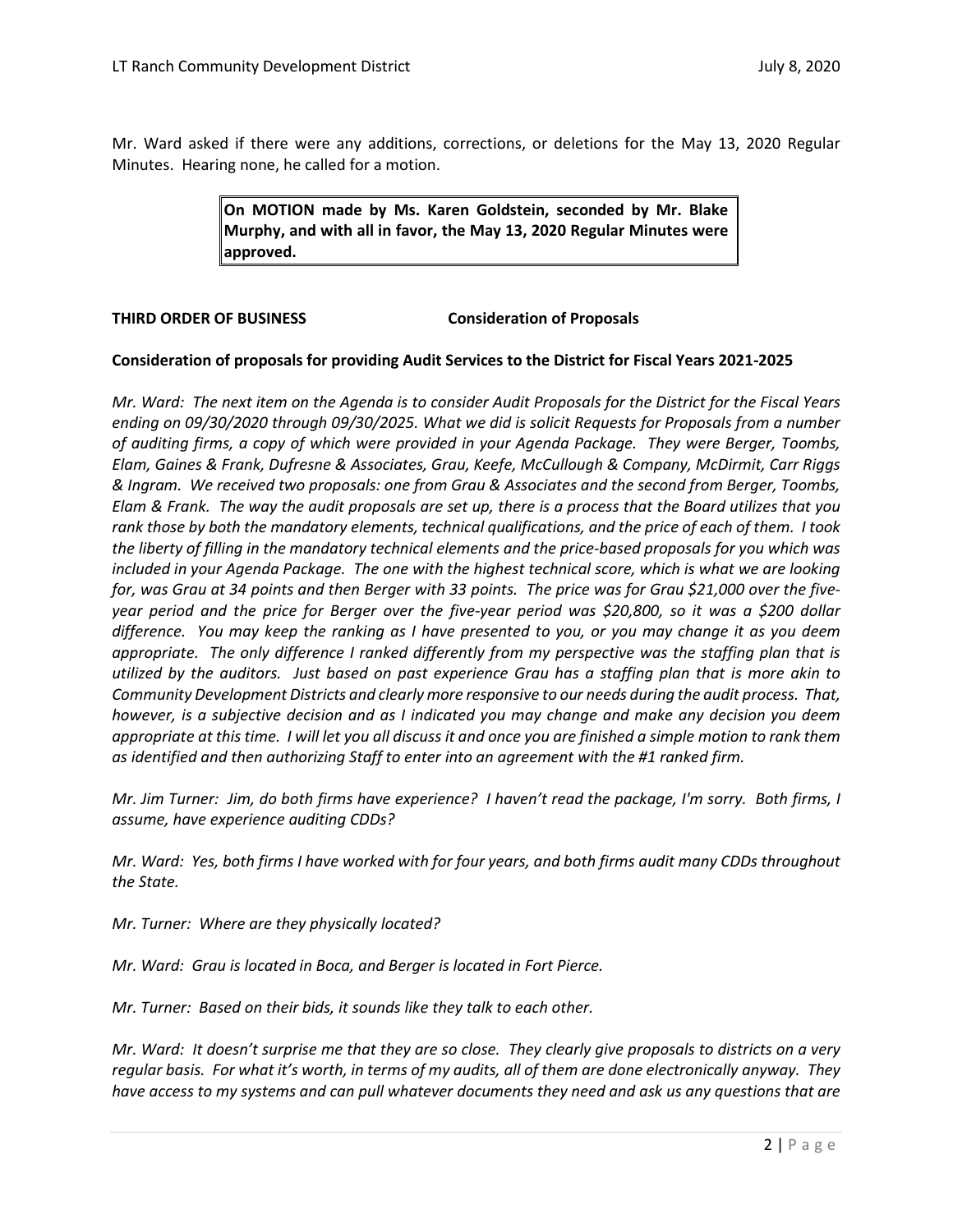*needed during the audit process. There is no real on-site presence, irrespective of where they may be located.* 

*Ms. Goldstein: I don't see anything significantly different in their proposals.* 

*Mr. Ward: There isn't. I will leave it up to you. You may do what you want. The only ranking change I made is I have a little more familiarity with the staff of Grau and the quality of that. Other than that, they are basically essentially the same auditor.* 

> **On MOTION made by Mr. Jim Turner, seconded by Ms. Karen Goldstein, and with all in favor, Grau was ranked as the #1 audit firm and Staff was authorized to enter into an agreement with Grau.**

## **FOURTH ORDER OF BUSINESS Staff Reports**

### **a) District Attorney**

Mr. Wes Haber stated he had no report unless there were questions; there were none.

### **b) District Engineer**

Mr. Jeremy Fireline stated he had no report.

### **c) District Manager**

- **I. Financial Statement April 30, 2020 (unaudited)**
- **II. Financial Statement May 31, 2020 (unaudited)**

Mr. Ward stated he had no report. He asked if there were any questions; there were none.

**FIFTH ORDER OF BUSINESS Supervisor's Requests and Audience Comments**

Mr. Ward asked if there were any Supervisor's requests; there were none. He asked if there were any audience comments; there were none.

### **SIXTH ORDER OF BUSINESS Adjournment**

Mr. Ward adjourned the meeting at approximately 11:15 a.m.

**On MOTION made by Mr. Jim Turner, seconded by Ms. Karen Goldstein, and with all in favor, the meeting was adjourned.** 

LT Ranch Community Development District